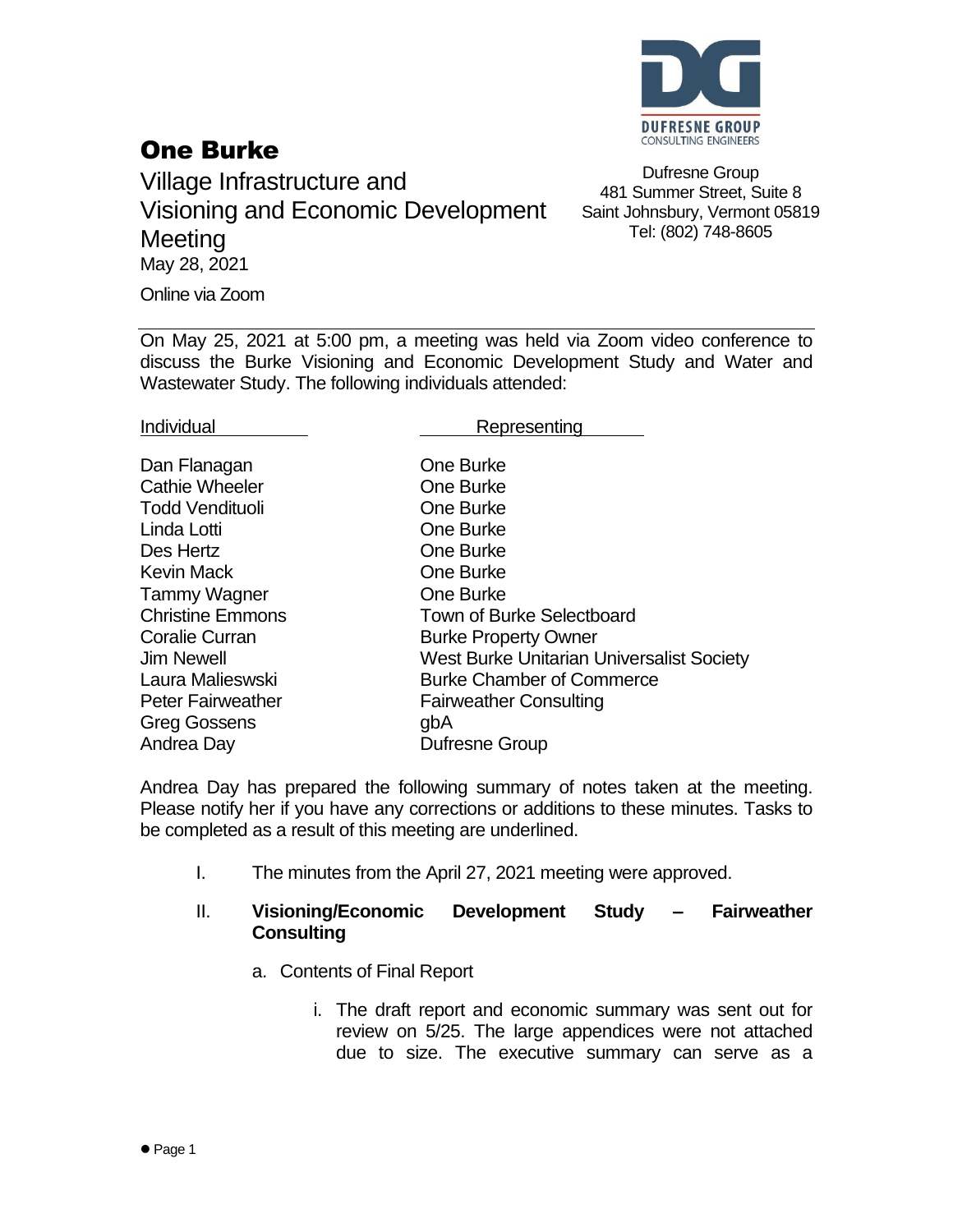handout; includes contact information and graphics of the gateway area.

- ii. One Burke website currently info and links through the Chamber of Commerce site. There's no active One Burke website, can post the report information on the One Burke page on the Chamber site.
- iii. Todd believes One Burke should have its own site.
- b. Status of Community Outreach
	- i. Community outreach to present report?
		- 1. At Strawberry Festival? (On 6/25 from 4pm-7pm)
			- a. Posters, handouts posters from the Pig Roast outreach event?
			- b. Possibly a raffle prize to increase interest and get people to come to the booth.
			- c. Greg G. to print poster.
			- d. Peter to print 100 copies of the executive summary.
		- 2. Implementation meeting to be scheduled.
		- 3. Additional outreach possible at the Fall Festival in September, One Burke meeting
		- 4. Peter will put the Chamber One Burke page as site for more information on the study.
- c. Town receiving COVID funds no official info yet, waiting on more information. Trying to determine if it could be used for land purchase and potentially a wastewater system and park-n-ride – Town purchase and use grants for improvements.

#### III. **Water & Wastewater Study**

- a. Well testing update.
	- i. DG call and set deadline for well testing for the last two people that are not replying.
- b. Wastewater update.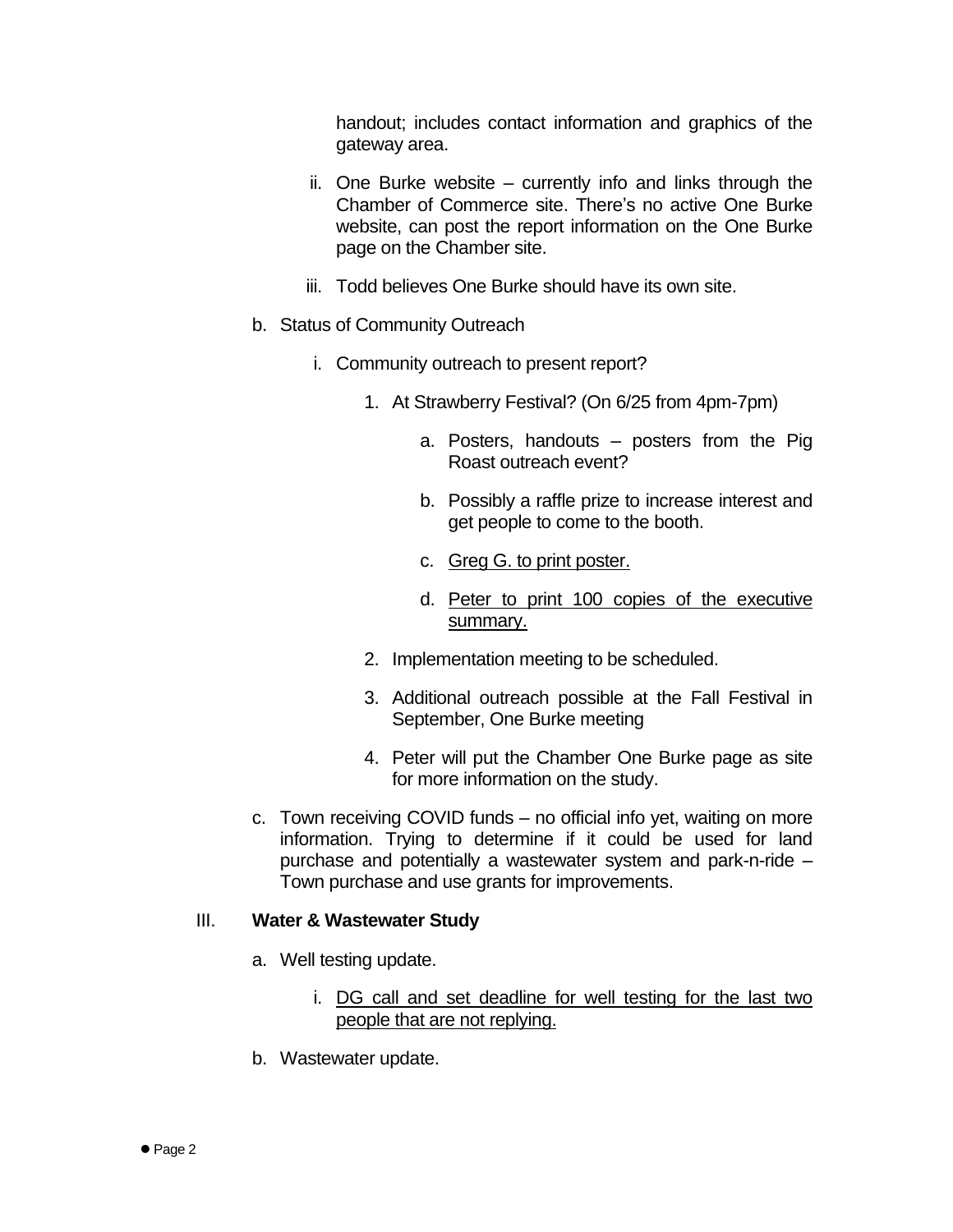- i. Amy from Stone visited two sites in East Burke and one site in West Burke on May 17.
- ii. Findings
	- 1. Reviewed memo from Stone Environmental.
	- 2. Two sites in East Burke appear to be worthy of additional investigation.
	- 3. West Burke site was too cobbly for the hand auger. Additional investigation would need to be funded by the Town.
- iii. Working with Burke Mountain and Rural Edge on determining capacity.
- c. FONSI update
	- i. Out to 30-day public comment up June 13, 2021
- d. Planning Funds available
	- i. 100% subsidy, up to \$100,000 for a project that can cover anything in planning for an additional site, archaeology, FONSI, etc. for planning, ER, pre-approval for loading application rates
	- ii. The Town can apply now to June 30 and again after July 1 per year. There's potential for \$100,000 this and next fiscal year.
	- iii. Discuss at the June 7 selectboard meeting.
- e. ARPA funds
	- i. Eligibilities tied to SRF.
	- ii. It's not known how funding will be funneled yet.
- f. UVM CAP
	- i. Get updated schedule from John. Mike wants the Caledonian Record there.

#### IV. **Other items**

a. Set up a meeting with Lynnette and Mary on scheduling.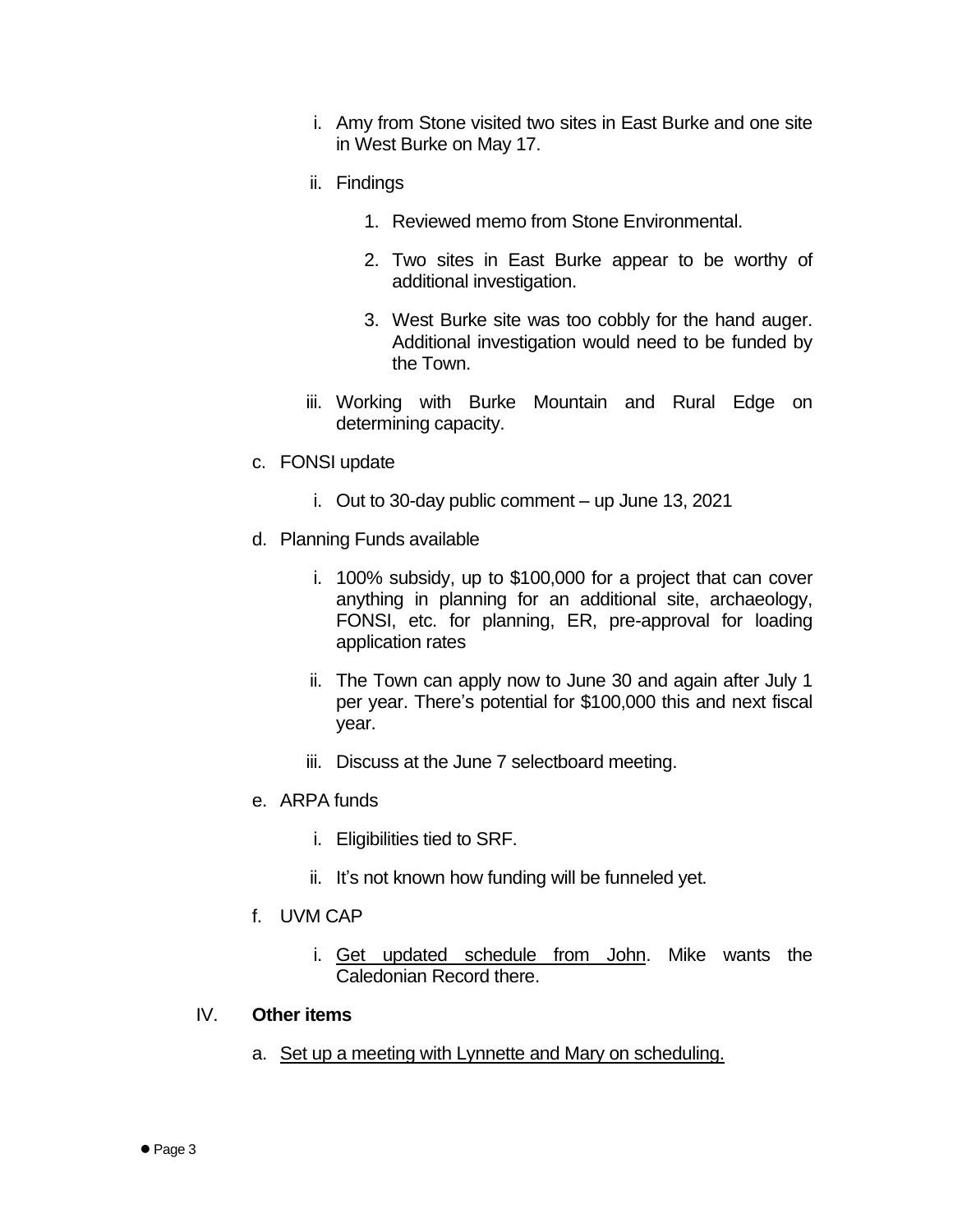- b. The Select Board had questions that Lynnette has responded to. The Board is concerned about making sure separations and water supplies are protected.
- c. Set up time for Amy to discuss concerns Monday, June 7<sup>th</sup> at 5pm with the board.
- d. Peter and Greg to send final invoices for Municipal Planning Grant to the Town.
- e. Funds for grant writing assistance Linda is checking into funding sources.
- V. Next meeting scheduled for June  $15<sup>th</sup>$  at 5pm.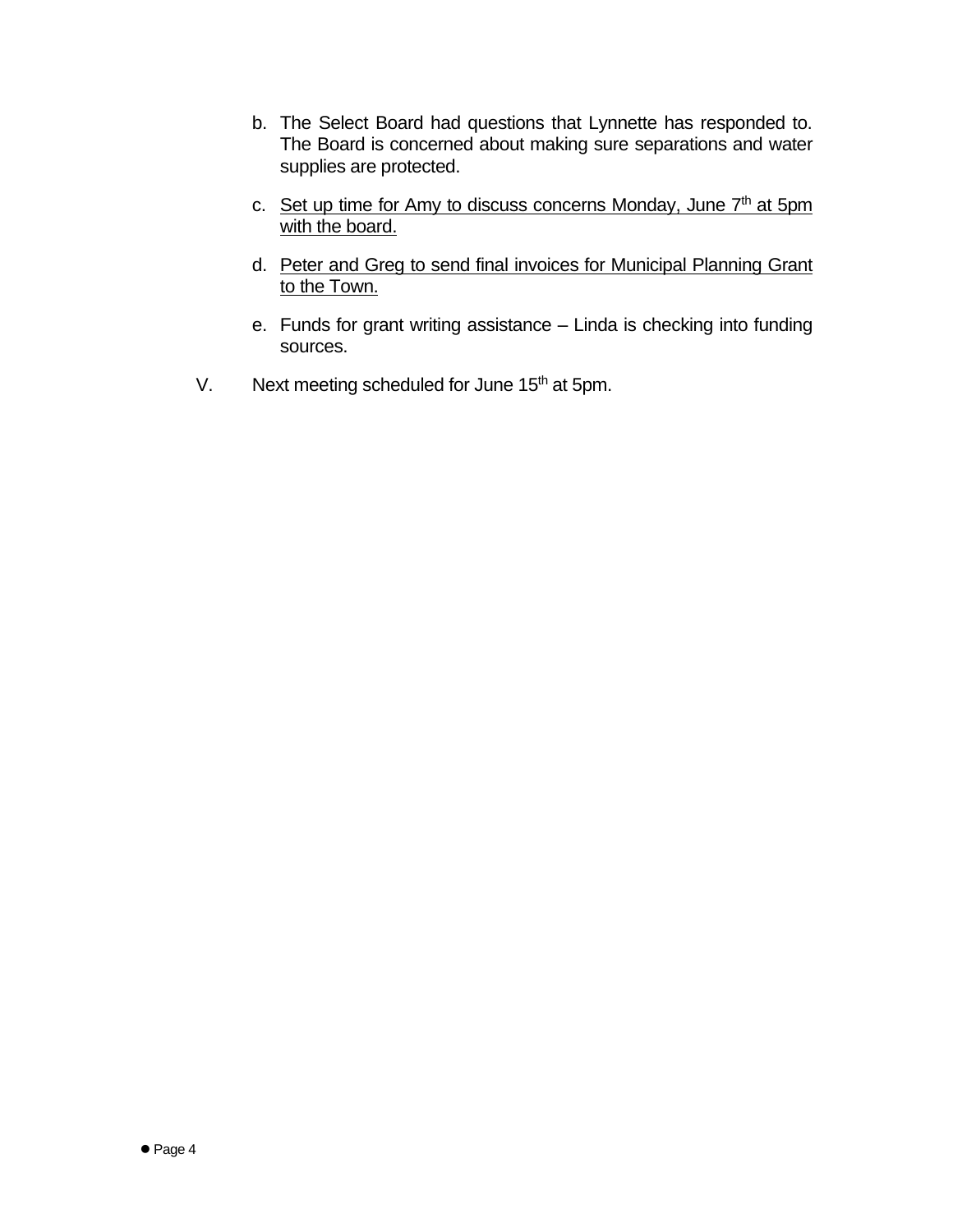

May 21, 2021

To: Andrea Day, P.E.

From: Amy Macrellis

Stone Project No. 19-122 Subject: East and West Burke, Soils and Site Investigations Update



On May 17, 2021, initial site evaluations and hand auger soil investigation were completed on three potential community wastewater treatment sites in East and West Burke, where access permission was granted by property owners. This continued site evaluation work initiated in West Burke in August of 2020. Below we summarize the sites evaluated and preliminary findings to date. Detailed hand auger logs and X-Y coordinates for site observations will follow under separate cover.

### **1. East Burke**

Two potential sites were evaluated in East Burke on May 17, 2021.

The 268 Maple Lane site (Charron) is highly recommended for test pits if the owner will permit (Figure 1). The owner of the property to the south indicates there is ledge near the northern edge of his property, and seeps/springs are present across Maple Lane east of the subject site on the upslope tree-line (including a spring by the apple tree and two or three spring tiles that are now abandoned). The hayfield area evaluated (approximately 9 acres) is lightly rolling and appears to be very well drained. Two hand augers were advanced to confirm the Caledonia County Soil Survey data (Colton-Duxbury complex, 0 to 3 percent slopes). The hand augers revealed gravelly sand to very coarse sand to at least 48 inches below ground surface, consistent with the soil survey. On the western boundary, the land slopes steeply towards the gravel pit, which was dry at the bottom as observed from the western fence line/top of slope. The steep slope is a minor limiting factor, in that any in-ground disposal system would need to stay back at least 25 feet from the edge of slope. Coordinates were recorded for 11 potential test pits, including the two hand auger locations (Figure 1), but the owner indicated that the field will be hayed this season and so grade stakes were not placed.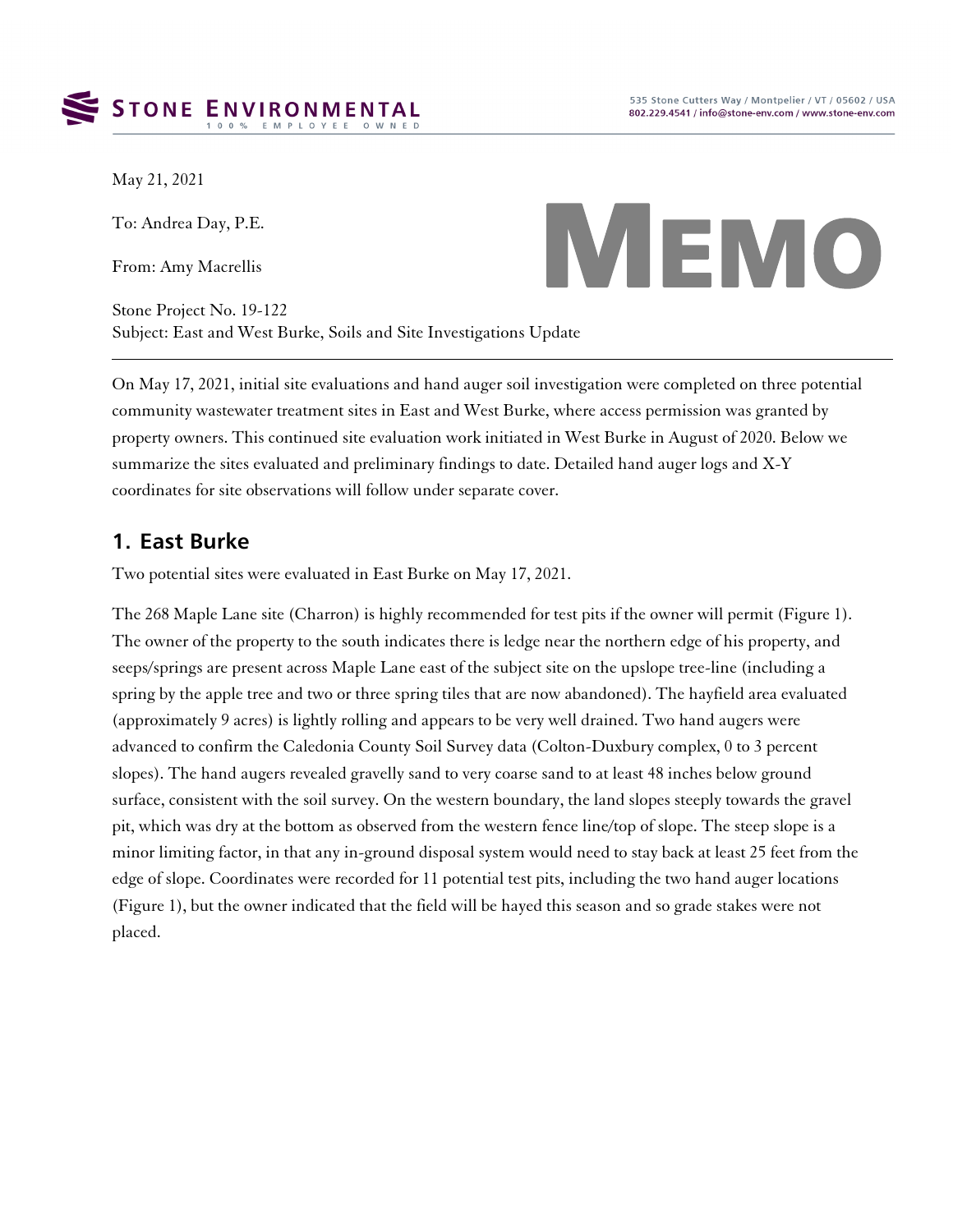

*Figure 1. Charron site, East Burke, preliminary site observation locations*

The VT Route 114 site (Payne, SPAN 111-004-11273) is an open grassed field with stony, gravelly sand uplands including steeply sloping portions, some likely in excess of 20% slope (Figure 2). Four hand augers were advanced to confirm the Caledonia County Soil Survey data (Dummerston very fine sandy loam, onsite wastewater suitability category Id). These tests showed that the gravelly sands are underlain by silty to clayey material with indications of seasonal high groundwater at 24" or less, which is apparent in the lower elevations of the site at approximately 864' AMSL and below (for instance, between hand augers EB-AH-04 and EB-AH-06, Figure 2) . There are a few areas of potential wetland and/or intermittent drainage channels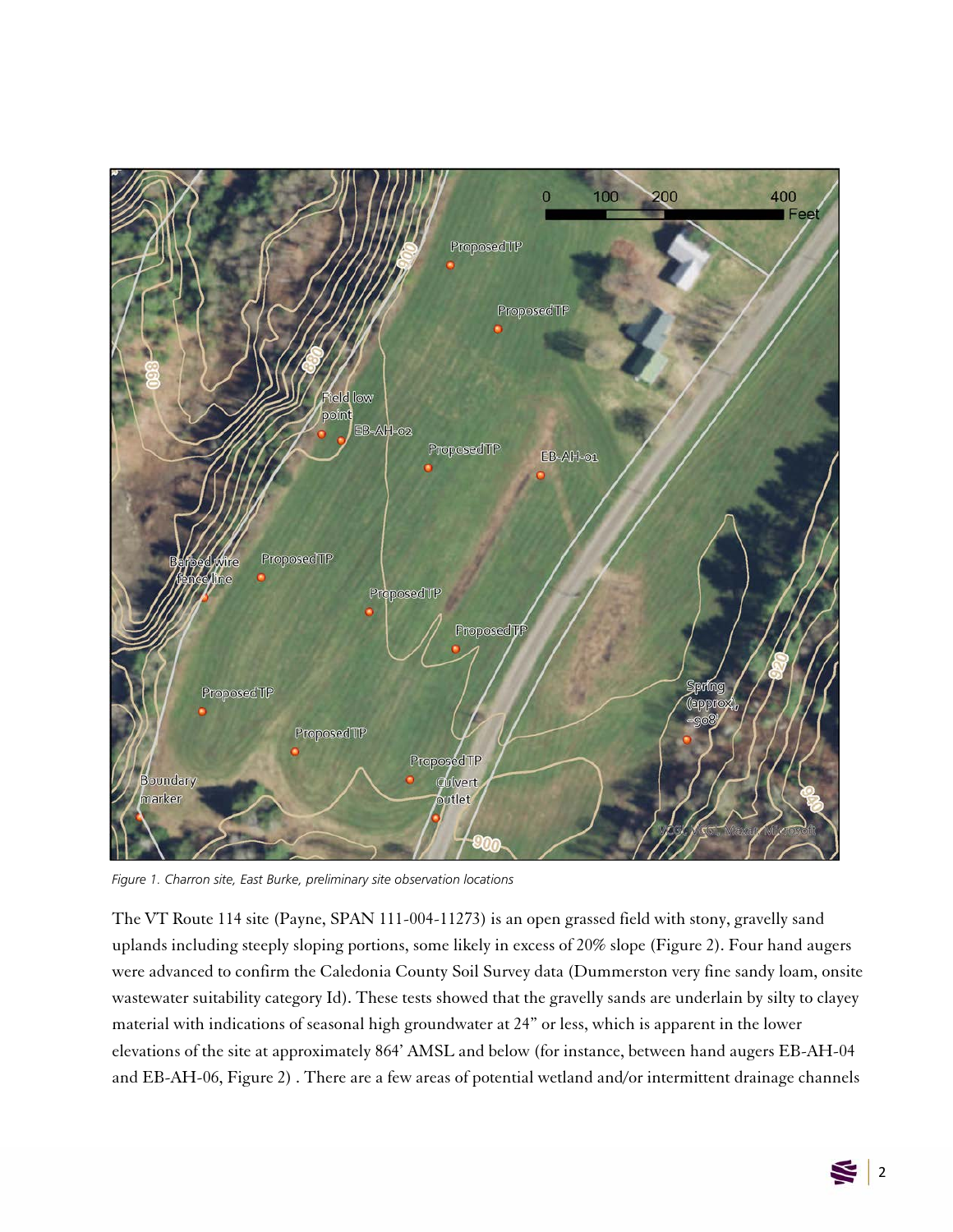located along the eastern/upslope site boundary, including one small, flowing channel crossed by a bike bridge. The lower-elevation, unmanaged area in the northern part of the site is wetland (marsh marigolds blooming and sedges, etc. apparent during the site visit). Proposed test pits were marked with grade stakes at 10 locations in the upland areas (Figure 2). Despite the limiting factors encountered during the initial site visit, up to roughly five acres may be potentially suitable for a community leachfield.



*Figure 2. ~1000 VT Route 114, East Burke, preliminary site observation locations.*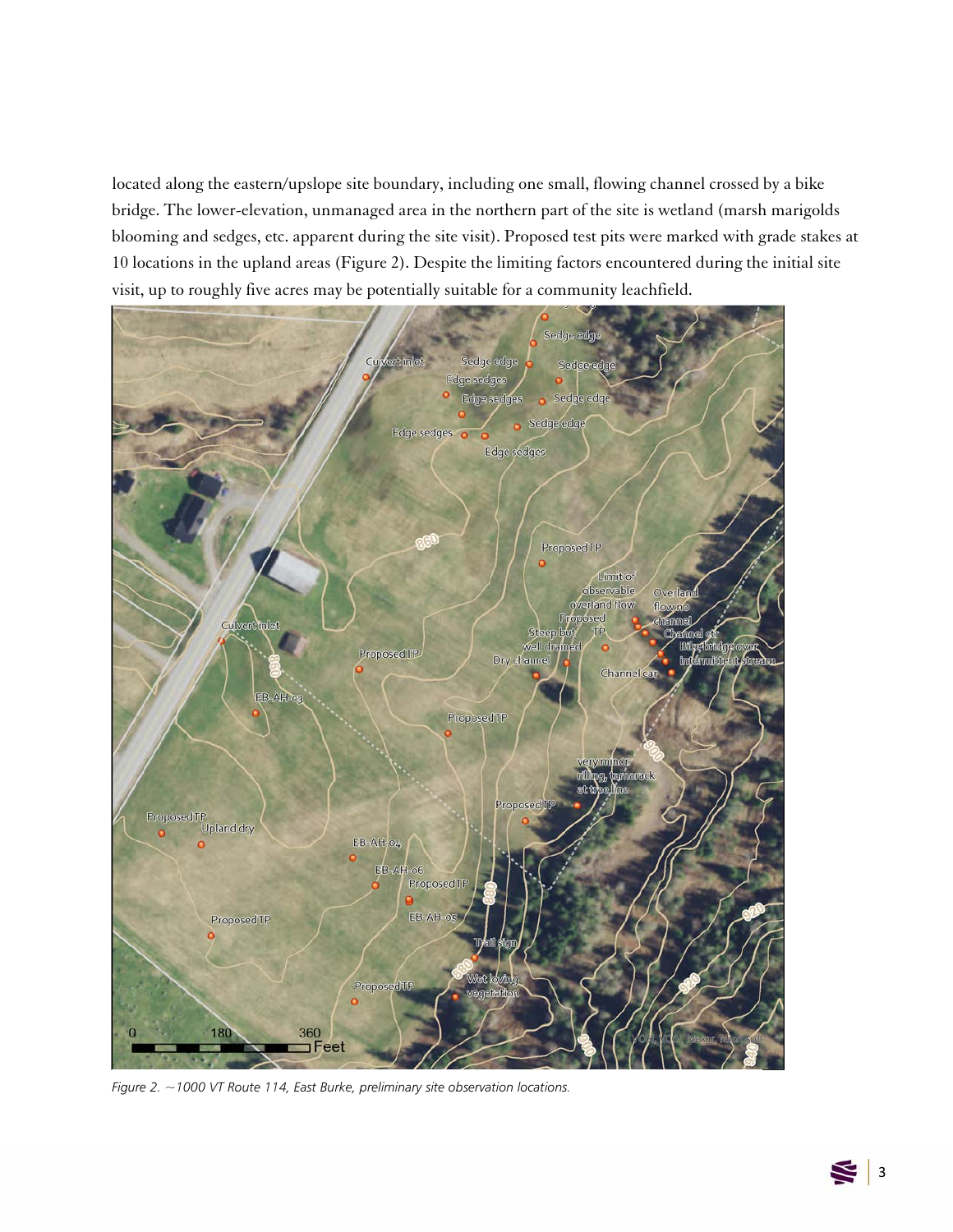## **2. West Burke**

Four potential sites were evaluated in West Burke on August 20, 2020, and a fifth site was evaluated on May 17, 2021.

On August 20, 2020, visits and hand augers were completed at four sites: Town Office and Town Garage (Figure 3), Cole (Figure 4), and Corrow (Figure 5). At all but the Corrow site, hand augers were refused by stones at 22-28" below ground surface, and before reaching limiting conditions. Despite that, site conditions generally appeared to be most suitable for community wastewater treatment on Cole, then Town Office, then Town Garage, then Corrow.

At the Town Garage site, severe stony limits for hand tools were encountered, and Stone staff were informed during that visit that the Town Garage used to be a machine shop. Thus, there may be historical site contamination issues that would further limit site suitability and/or infiltration capacity.



*Figure 3. Town Office and Town Garage, West Burke, preliminary site observation locations.*